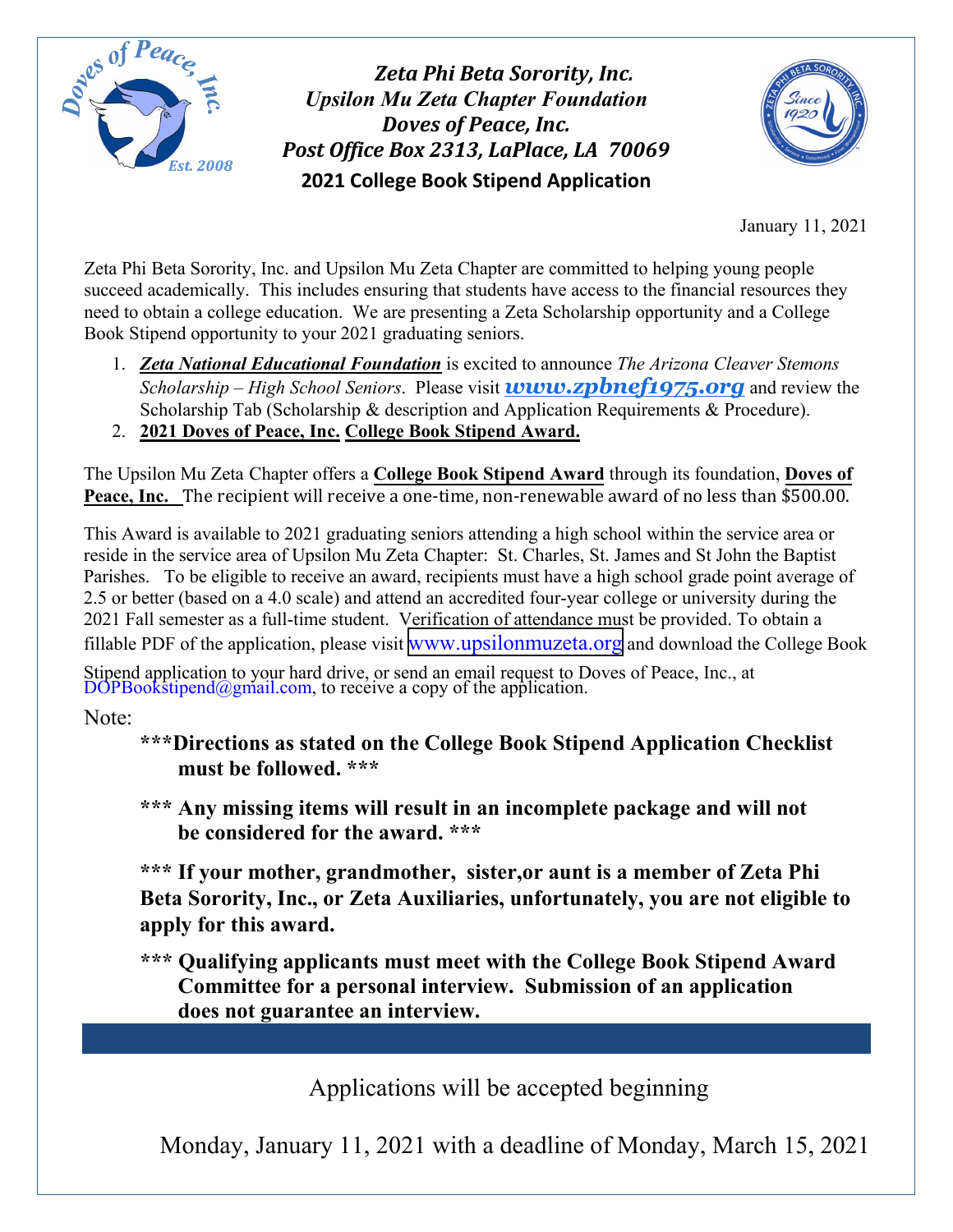| Zeta Phi Beta Sorority, Inc.<br>Ses of Peace<br><b>Upsilon Mu Zeta Chapter Foundation</b><br>Doves of Peace, Inc.<br>Post Office Box 2313, LaPlace, LA 70069                                                                                                                                                                                                                                                                                                                                                                                                                                                                      |                                           |
|-----------------------------------------------------------------------------------------------------------------------------------------------------------------------------------------------------------------------------------------------------------------------------------------------------------------------------------------------------------------------------------------------------------------------------------------------------------------------------------------------------------------------------------------------------------------------------------------------------------------------------------|-------------------------------------------|
| <b>Est. 2008</b><br>2021 College Book Stipend Application                                                                                                                                                                                                                                                                                                                                                                                                                                                                                                                                                                         |                                           |
| 2021 College Book Stipend Application Checklist<br>Use this checklist to make sure you have submitted all the required materials to receive<br>consideration for the college book stipend. Incomplete applications will not be considered.<br>Your application must include the following documents:<br>A legibly completed application form (pages 3 - 4)                                                                                                                                                                                                                                                                        |                                           |
| A student's <b>AND</b> parent/guardian's signature at the end of the application (page 4) and on the<br>High School Counselor Request form (page 6)                                                                                                                                                                                                                                                                                                                                                                                                                                                                               |                                           |
| Two (2) dated letters of recommendation (in sealed envelopes) to include:<br>High School Teacher, and                                                                                                                                                                                                                                                                                                                                                                                                                                                                                                                             |                                           |
| Community Leader (who has observed and/or coordinated community service projects<br>$\bullet$<br>for which you are/were involved in).<br>Recommendations from family members in the categories above will not be accepted. It is<br>suggested that you ask the people who are writing your recommendations to comment upon<br>(1) the length of time they have known you; (2) your personal qualities, character, leadership<br>abilities, and/or any special attributes; and (3) why they believe you have the perseverance to<br>succeed at the college/university level. If possible, all letters must be on letterhead of the |                                           |
| community organization to be accepted.<br>Completed High School Counselor Evaluation Form (pages 6 and 7) and an official high school<br>transcript. The Counselor Evaluation form and transcript must be in <b>one</b> sealed envelope with<br>the counselor's signature across the seal.                                                                                                                                                                                                                                                                                                                                        |                                           |
| Your Personal Statement (250 words or more, typed, double spaced): This self-portrait<br>should be compiled to include relevant background information about the applicant, educational<br>goals and professional aspirations. Also state how this award will help you achieve your<br>academic pursuits and why you should be considered as an eligible candidate for this award.<br>(Computer generated, size 12 Times New Roman font, double-spaced, one-inch margins)                                                                                                                                                         |                                           |
| Essay: The essay theme for 2021 is: "THE GOALS I WILL ACHIEVE IN TEN YEARS". The content of<br>the essay must consist of a combined total of 500 or more words covering the following topics:<br>What are some personal challenges you have surpassed? How will these life experiences allow<br>you to make significant contributions to society and give hope to others? (Computer generated,                                                                                                                                                                                                                                    |                                           |
| size 12 Times New Roman font, double-spaced, one-inch margins)<br>Deadline: Application and required documents must be returned in one envelope, and postmarked                                                                                                                                                                                                                                                                                                                                                                                                                                                                   |                                           |
| no later than (NLT), Monday, March 15, 2021. If the application and the required documents are<br>emailed, it must be timestamped NLT, Monday, March 15, 2021 at 11:59 P.M.                                                                                                                                                                                                                                                                                                                                                                                                                                                       |                                           |
| Page 2 of 7                                                                                                                                                                                                                                                                                                                                                                                                                                                                                                                                                                                                                       |                                           |
| <b>Doves of Peace, Inc.</b>                                                                                                                                                                                                                                                                                                                                                                                                                                                                                                                                                                                                       |                                           |
| <b>A Non-Profit Organization of</b><br>Zeta Phi Beta Sorority, Inc., Upsilon Mu Zeta Chapter<br>A Community Conscious, Action-Oriented Organization                                                                                                                                                                                                                                                                                                                                                                                                                                                                               | 2021 Application Package<br>Dec. 2021rev. |
| Hand-delivered applications will not be accepted.                                                                                                                                                                                                                                                                                                                                                                                                                                                                                                                                                                                 |                                           |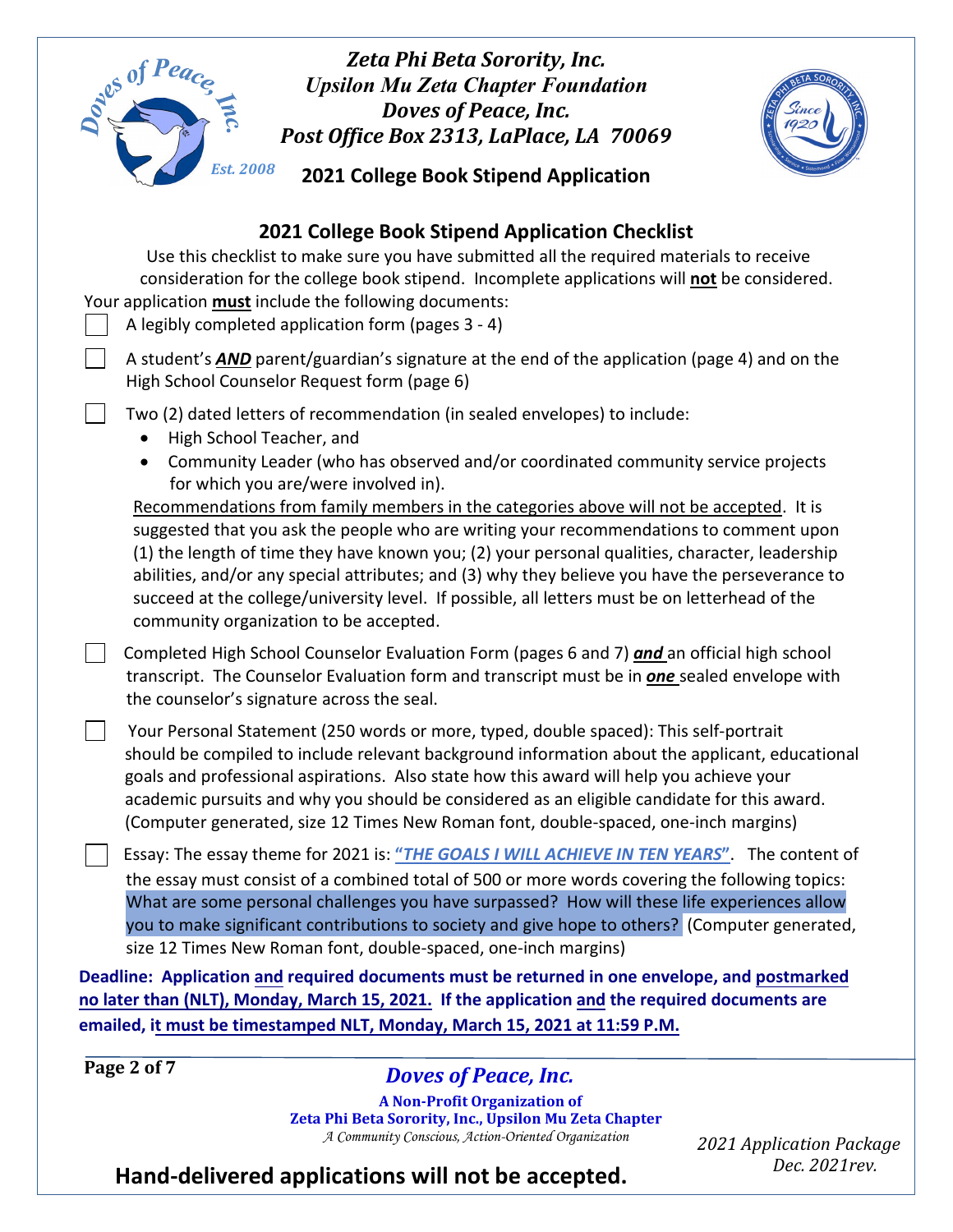



**2021 College Book Stipend Application**

| Directions: Provide all information requested below. |  |  |
|------------------------------------------------------|--|--|
|------------------------------------------------------|--|--|

| I. Applicant Information                                                                    |            |                          |                                        |    |                                 |                             |                               |  |  |
|---------------------------------------------------------------------------------------------|------------|--------------------------|----------------------------------------|----|---------------------------------|-----------------------------|-------------------------------|--|--|
| <b>First Name</b>                                                                           |            | Middle Name<br>Last Name |                                        |    |                                 |                             |                               |  |  |
|                                                                                             |            |                          |                                        |    |                                 |                             |                               |  |  |
| <b>Permanent Address</b>                                                                    |            |                          |                                        |    |                                 |                             |                               |  |  |
| City                                                                                        |            |                          | State                                  |    |                                 | Zip                         |                               |  |  |
|                                                                                             |            |                          |                                        |    |                                 |                             |                               |  |  |
| Home Phone                                                                                  | Cell Phone |                          | E-mail Address                         |    |                                 |                             |                               |  |  |
| Date of Birth (Month/Day/Year)                                                              | Sex        |                          |                                        |    | Place of Birth (City and State) |                             | <b>Social Security Number</b> |  |  |
|                                                                                             | F          | M                        |                                        |    |                                 |                             |                               |  |  |
| <b>High School Information</b>                                                              |            |                          |                                        |    |                                 |                             |                               |  |  |
| <b>High School Presently Attending</b>                                                      |            |                          |                                        |    |                                 | Overall GPA                 | Class Rank                    |  |  |
|                                                                                             |            |                          |                                        |    |                                 |                             |                               |  |  |
| Address                                                                                     | City       |                          |                                        |    |                                 | State                       | Zip                           |  |  |
|                                                                                             |            |                          |                                        |    |                                 |                             |                               |  |  |
| II. Honors and Awards (e.g., academic, athletic, community, and/or school awards)           |            |                          |                                        |    |                                 |                             |                               |  |  |
| Award                                                                                       |            |                          | Source of Award<br>Reason(s) for Award |    |                                 |                             |                               |  |  |
| 1.                                                                                          |            |                          |                                        |    |                                 |                             |                               |  |  |
| 2.                                                                                          |            |                          |                                        |    |                                 |                             |                               |  |  |
| 3.                                                                                          |            |                          |                                        |    |                                 |                             |                               |  |  |
| 4.<br>5.                                                                                    |            |                          |                                        |    |                                 |                             |                               |  |  |
| 6.                                                                                          |            |                          |                                        |    |                                 |                             |                               |  |  |
| 7.                                                                                          |            |                          |                                        |    |                                 |                             |                               |  |  |
| III. Extra-Curricular/Community Service Activities (e.g., school, religious, social groups) |            |                          |                                        |    |                                 |                             |                               |  |  |
|                                                                                             |            |                          | Grade (Check boxes that apply.)        |    |                                 |                             |                               |  |  |
| Name of Group/Activity                                                                      |            | 9                        | 10                                     | 11 | 12                              | Leadership Position(s) Held |                               |  |  |
| 1.                                                                                          |            |                          |                                        |    |                                 |                             |                               |  |  |
| 2.                                                                                          |            |                          |                                        |    |                                 |                             |                               |  |  |
| 3.                                                                                          |            |                          |                                        |    |                                 |                             |                               |  |  |
| 4.                                                                                          |            |                          |                                        |    |                                 |                             |                               |  |  |
| 5.                                                                                          |            |                          |                                        |    |                                 |                             |                               |  |  |
| 6.                                                                                          |            |                          |                                        |    |                                 |                             |                               |  |  |
| 7.                                                                                          |            |                          |                                        |    |                                 |                             |                               |  |  |

#### **Page 3 of 7** *Doves of Peace, Inc.*

**A Non-Profit Organization of** 

**Zeta Phi Beta Sorority, Inc., Upsilon Mu Zeta Chapter** 

*A Community Conscious, Action-Oriented Organization*

 *2021 Application Package Dec. 2021rev.*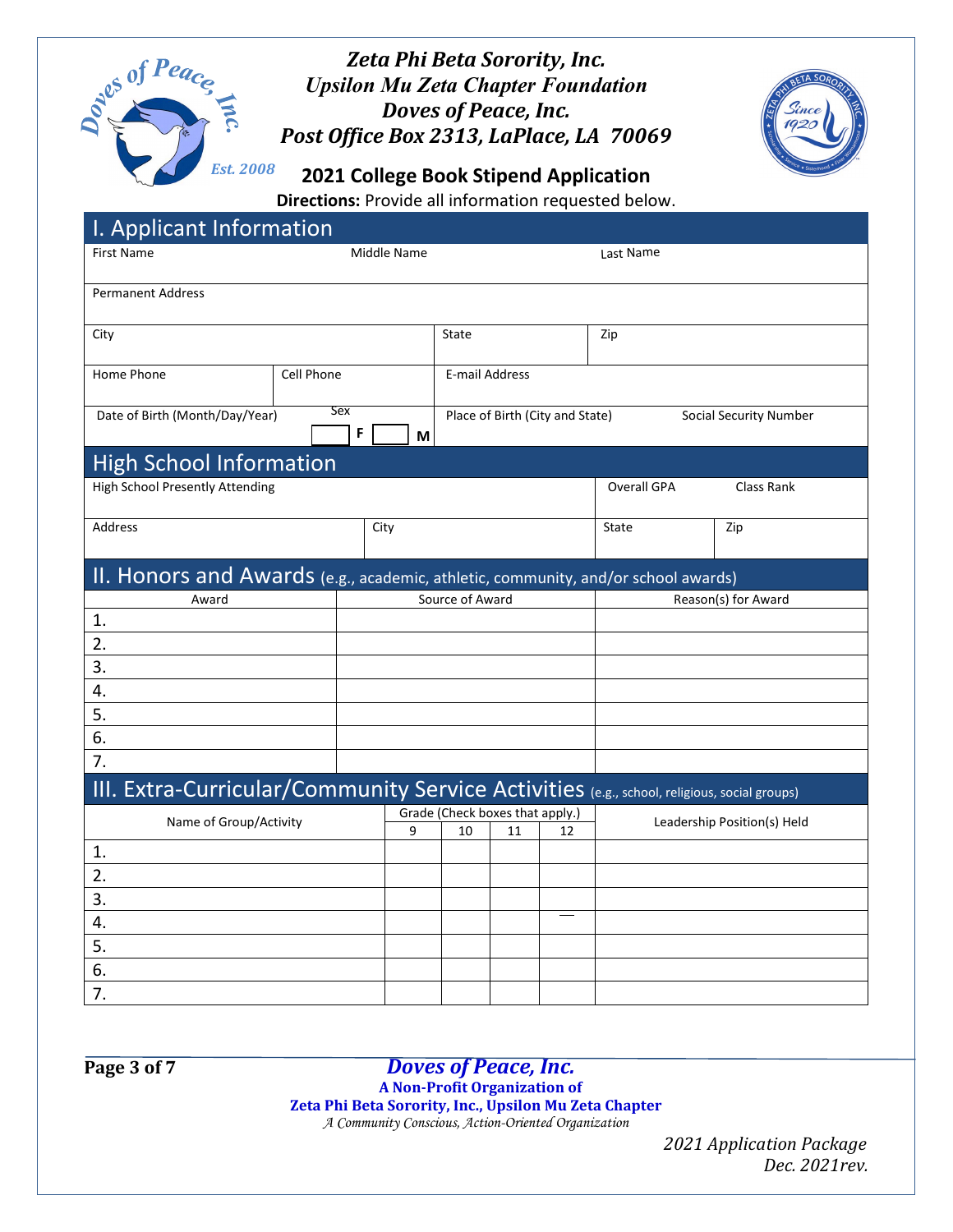# als of Peace *Est. 2008*

#### *Zeta Phi Beta Sorority, Inc. Upsilon Mu Zeta Chapter Foundation Doves of Peace, Inc. Post Office Box 2313, LaPlace, LA 70069*



**2021 College Book Stipend Application**

## IV. Colleges and Universities

|     | Name of School to Which You Applied | City/State | <b>Status of Application</b><br>Accepted (Yes / No) |
|-----|-------------------------------------|------------|-----------------------------------------------------|
|     |                                     |            |                                                     |
|     |                                     |            |                                                     |
| э.  |                                     |            |                                                     |
| -4. |                                     |            |                                                     |

5.

# V. Other Scholarship Awarded (notification received)

| Name of Other Scholarship(s) | Year Awarded | Other<br>Scholarship(s) Total | Frequency of Other<br>Scholarship(s) |
|------------------------------|--------------|-------------------------------|--------------------------------------|
|                              |              | Amount                        |                                      |
| ⊥.                           |              |                               |                                      |
| z.                           |              |                               |                                      |
| 3.                           |              |                               |                                      |
| 4.                           |              |                               |                                      |
|                              |              |                               |                                      |

5.

## VI. Required Certification and Release of Information (must be signed by applicant and parent or guardian)

- I have provided factual and complete information on this College Book Stipend application to the best of my knowledge. False information or failure to disclose relevant information may be grounds for rejection of my application.
- I have read the Application Guidelines for the Zeta Phi Beta Sorority, Inc., Upsilon Mu Zeta Chapter Foundation Doves of Peace, Inc., College Book Stipend and meet all stated conditions of eligibility. I understand that all applications will be held confidential, and that no application material will be returned. I waive the right to access letters of recommendation on my behalf.
- I understand that at least one College Book Stipend recipient will be chosen and notified in writing. If selected to receive the Zeta Phi Beta Sorority, Inc., Upsilon Mu Zeta Chapter Foundation Doves of Peace, Inc., College Book Stipend, I give the organization permission to release my name, institution, essay, and photograph for promotional purposes. If necessary, I will be available to appear at Zeta Phi Beta Sorority, Inc., Upsilon Mu Zeta Chapter Foundation Doves of Peace, Inc. scholarship-related functions.

\_\_\_\_\_\_\_\_\_\_\_\_\_\_\_\_\_\_\_\_\_\_\_\_\_\_\_\_\_\_\_\_\_\_\_\_\_\_\_\_\_\_\_\_\_\_\_\_\_\_\_\_\_\_\_\_\_\_\_\_\_\_\_\_\_\_\_\_\_\_\_\_\_\_\_\_\_\_\_\_\_\_\_\_\_\_\_\_\_\_\_\_\_\_\_\_\_\_\_\_\_\_\_\_\_\_\_\_\_\_\_\_ **Signature of Applicant Date** 

**\_\_\_\_\_\_\_\_\_\_\_\_\_\_\_\_\_\_\_\_\_\_\_\_\_\_\_\_\_\_\_\_\_\_\_\_\_\_\_\_\_\_\_\_\_\_\_\_\_\_\_\_\_\_\_\_\_\_\_\_\_\_\_\_\_\_\_\_\_\_\_\_\_\_\_\_\_\_\_\_\_\_\_\_ Signature of Applicant's Parent or Guardian Business Contract Contract Contract Contract Contract Contract Contract Contract Contract Contract Contract Contract Contract Contract Contract Contract Contract Contract Cont** 

**Page 4 of 7** *Doves of Peace, Inc.* **A Non-Profit Organization of Zeta Phi Beta Sorority, Inc., Upsilon Mu Zeta Chapter**  *A Community Conscious, Action-Oriented Organization*

> *2021 Application Package Dec. 2021rev.*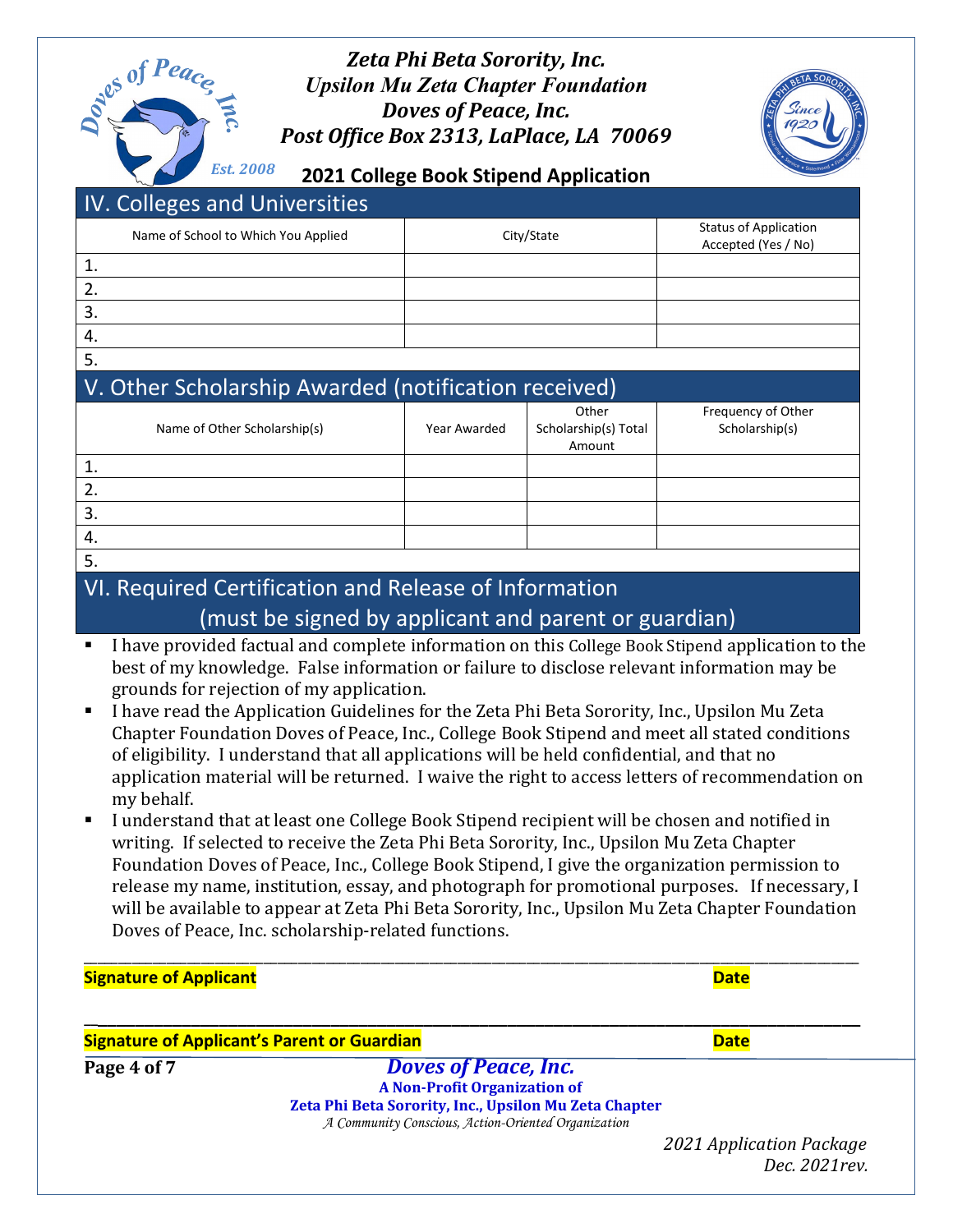

**2021 College Book Stipend Application**



High School Counselor Evaluation Form Consist of Pages 6 and 7.

Page 6 and Page 7 must be submitted as one page, printed on the front and back of one page, submitted in a sealed envelope .

The Counselor Evaluation form and transcript must be in one (the same) sealed envelope with the counselor's signature across the seal. If documents are emailed, please include all required documents.

**Page 5 of 7** *Doves of Peace, Inc.* **A Non-Profit Organization of Zeta Phi Beta Sorority, Inc., Upsilon Mu Zeta Chapter**  *A Community Conscious, Action-Oriented Organization*

> *2021 Application Package Dec. 2021rev.*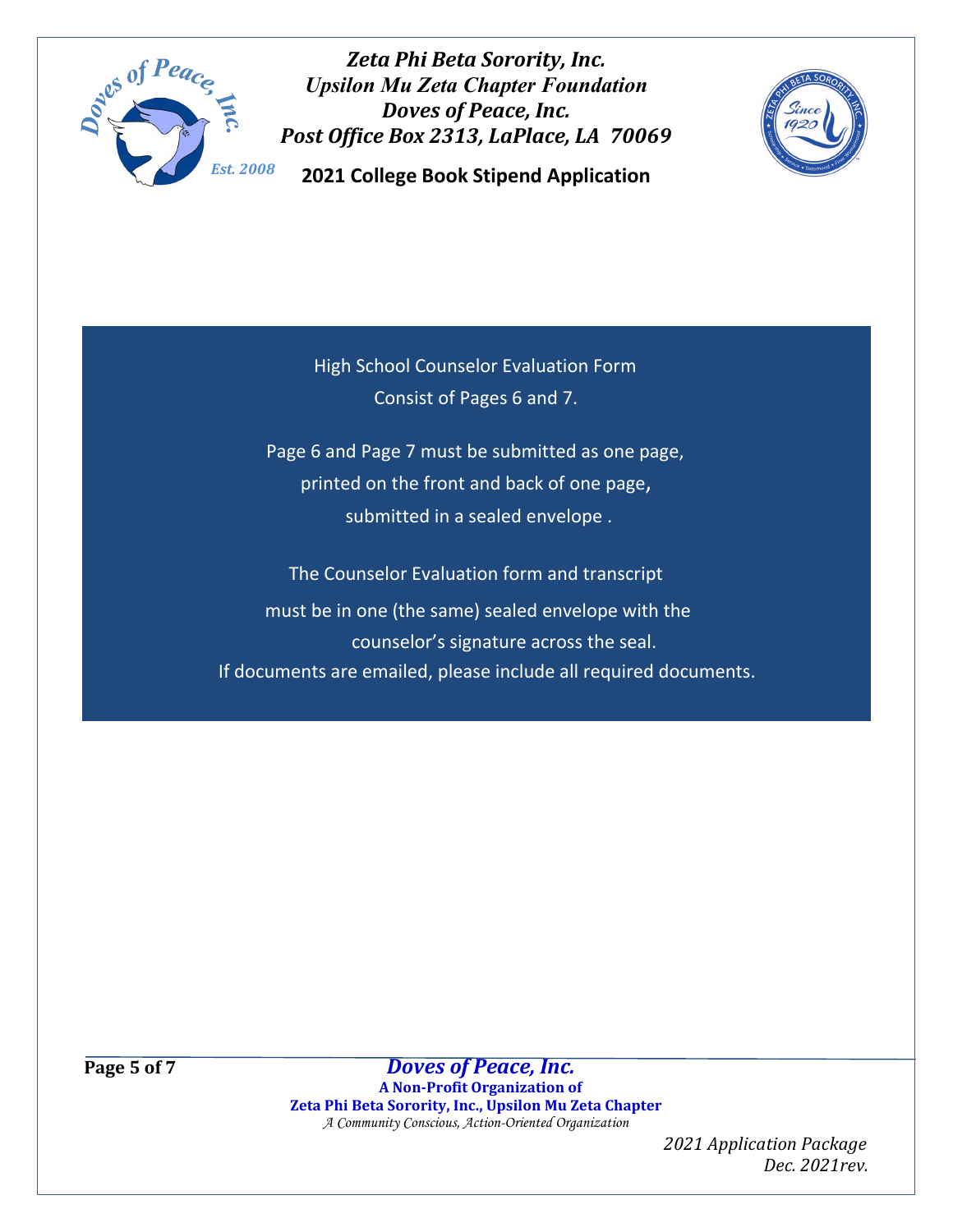

**2021 College Book Stipend Application**



|                                                                                                 | <b>High School Counselor Evaluation Request</b> |                                                                                                 |
|-------------------------------------------------------------------------------------------------|-------------------------------------------------|-------------------------------------------------------------------------------------------------|
|                                                                                                 |                                                 | <b>Duplex Print this and the next page or email to counselor</b>                                |
|                                                                                                 |                                                 | To Student: Please fill out the form above the dotted line and then submit it to your counselor |
| for completion. This page <i>must</i> be printed on the front of the Counselor Evaluation page. |                                                 |                                                                                                 |
| <b>Student Name</b>                                                                             |                                                 | Today's Date                                                                                    |
| <b>Address</b>                                                                                  |                                                 |                                                                                                 |
| City                                                                                            | Zip Code                                        | Home Phone                                                                                      |
| Email                                                                                           | Cell phone                                      |                                                                                                 |
| High School                                                                                     |                                                 | <b>Overall GPA</b>                                                                              |
| I/we hereby waive all access to the information stated below:                                   |                                                 |                                                                                                 |
|                                                                                                 |                                                 |                                                                                                 |
| <b>Signature of Applicant</b>                                                                   |                                                 | <b>Date</b>                                                                                     |
|                                                                                                 |                                                 |                                                                                                 |
| <b>Signature of Applicant's Parent or Guardian</b>                                              |                                                 | <b>Date</b>                                                                                     |

Recommending Counselor

\*\*\*\*\*\*\*\*\*\*\*\*\*\*\*\*\*\*\*\*\*\*\*\*\*\*\*\*\*\*\*\*\*\*\*\*\*\*\*\*\*\*\*\*\*\*\*\*\*\*\*\*\*\*\*\*\*\*\*\*\*\*\*\*\*\*\*\*\*\*\*\*\*\*\*\*\*\*\*\*\*\*\*\*

Please return to the student, this completed form and the student's official school transcript in a sealed envelope. Write your name across the seal envelope.

#### **STATEMENT OF CONFIDENTIALITY**

Thank you for agreeing to submit an evaluation for this student. Please complete this form in its entirety. If you have additional comments, you can attach a separate sheet. This form is confidential and will only be disclosed to the award committee. If you wish to discuss any part of this recommendation form, please feel free to contact me, Lynette Recasner, Book Stipend Chair at (504) 638-2914 or Gwendolyn F. Darensburg, Co-Chair at (504) 812-8051.

**Deadline: Application and required documents must be returned in one envelope, and postmarked NLT, Monday, March 15, 2021. If the application and the required documents are emailed, it must be timestamped NLT, Monday, March 15, 2021 at 11:59 P.M.** 

**Page 6 of 7** *Doves of Peace, Inc.* **A Non-Profit Organization of Zeta Phi Beta Sorority, Inc., Upsilon Mu Zeta Chapter**  *A Community Conscious, Action-Oriented Organization*

 *2021 Application Package Dec. 2021rev.*

**Hand-delivered applications will not be accepted.**